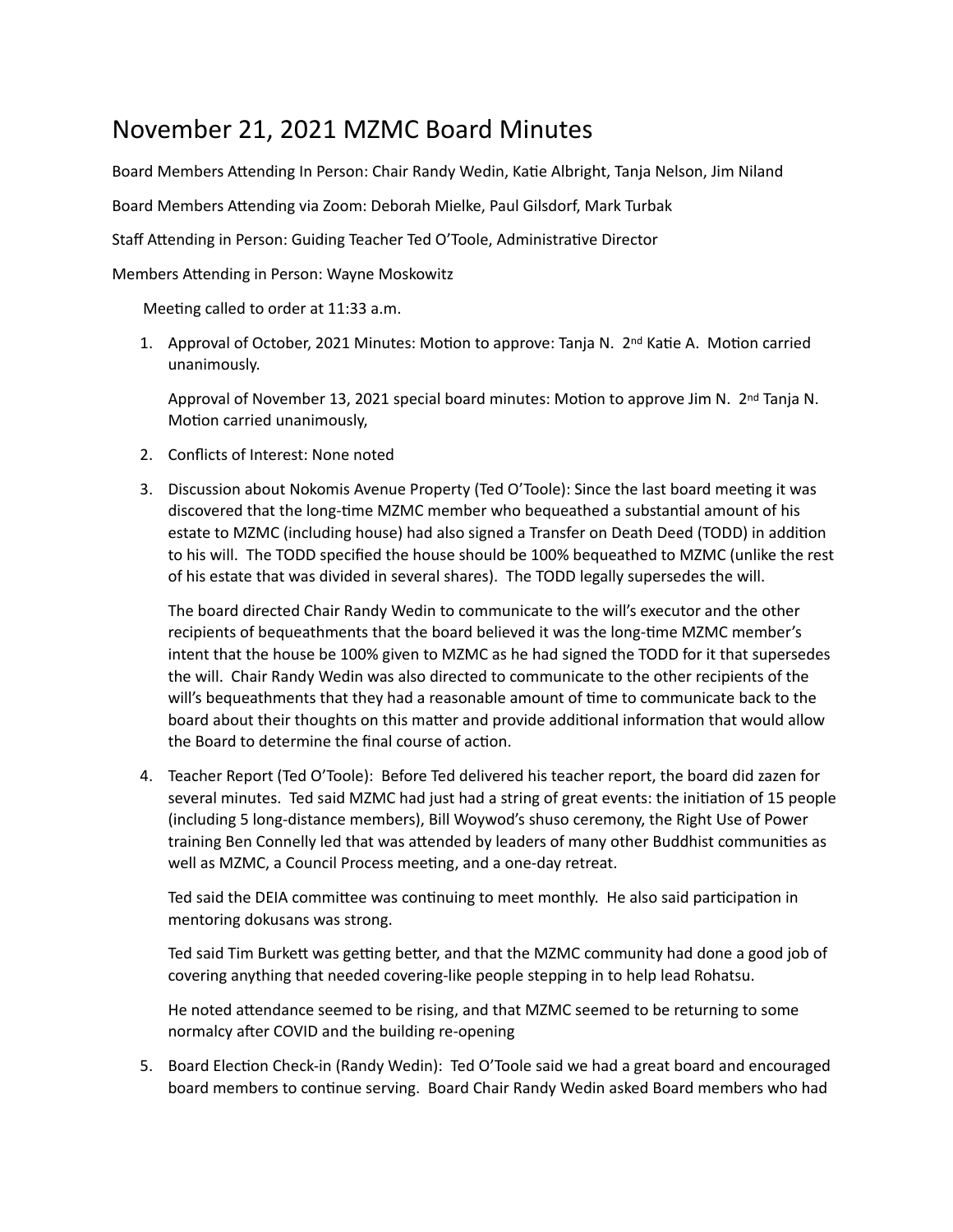served more than one term to let him know if they planned to continue serving next year. Jim Niland volunteered to fill the vacant Secretary position.

6. Committee Reports:

Membership Committee (Tanja Nelson) Blank Friday will be this Fri., Nov. 26 and they were doing another social media push to encourage attendance. The next social event will be the first Friday of January. We will do another New Year's Eve bell-ringing ceremony starting at 10:30 pm and ending just after midnight. She noted we will set goal(s) for our membership drive(s) during the administrative report.

Technology Committee (Paul Gilsdorf) At the shuso ceremony and since, we achieved our goal of the AV computer in the basement driving Zoom (Chris Moldec-Halverson came down from Duluth for the shuso to help with that.) They are still dealing with mike, feedback and other issues. Jeromy Thotland has been trying to automate what he can. Paul also thanked Bernie Nelson for all his help. Networking equipment is up and running-and we are using a permanent built-in camera instead of a camera on a tripod. The Intro class is still using just a laptop.

Building Committee (Admin) Admin is continuing to work on replacing part of the zendo floor. She is also working on electrical code issues involving the new kitchen stove, and some issues with the 2<sup>nd</sup> and 3<sup>rd</sup> floor windows which may require replacing some of them.

After discussion of the issues related to using volunteers for snow removal, Admin asked the board to approve her hiring a snow removing service for up to \$4000 for this winter—they will come over any time we have a half-inch or more of snow. Motion to approve Jim N. 2<sup>nd</sup> Katie A. Motion carried unanimously.

7. Administrative Report—Admin. outlined MZMC's financial position now the capital campaign is essentially completed. We now as planned have a long-term \$275,000 loan payable over up to 25 years. We also now as planned have a short-term \$200,000 loan that will be paid off in 2023 with the remaining capital campaign pledges coming in.

As of right now we have \$61,228 in operating funds (she noted the board had voted to keep a minimum balance of \$50,000 in operating funds.) As of now we also have \$33,847 in savings and \$43,365 in investments—which is pledged to defray capital campaign costs. Hence during this lean period she is carefully monitoring spending and conservatively, not budgeting anything yet from the bequest (or the sale of the two paintings donated to MZMC.)

Admin. gave the board the P&L statement through October showing us in the black by about \$6,000. 

The board discussed membership goal(s). Admin. said past experience suggested a membership goal of at least \$100,000 for CY '22. The board agreed to a goal of \$105,000 for CY '22-as well as keeping our goal of at least a 10% membership growth in CY '22.

8. New Goals Discussion: The board brainstormed priorities. They included a capital maintenance budget, landscape and gardens restoration-including a storage shed, living wage for those working at MZMC, DEIA, a full-time programming assistant, instituting a 2-year children's program, an enhanced Zoom presence, a volunteer coordinator, and establishing a major donor and planned giving program.